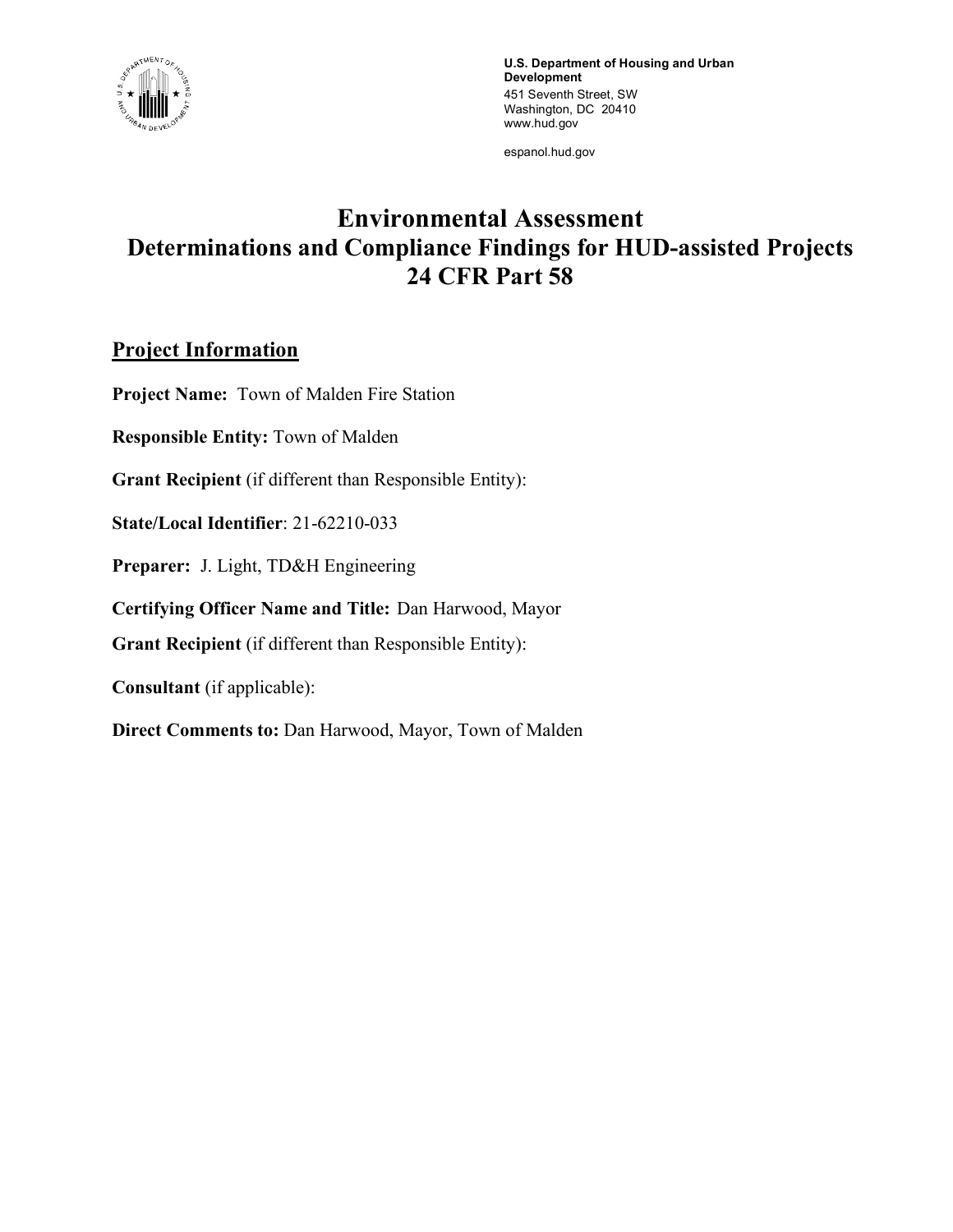# **Project Location:**

14 W. Moreland Avenue, Malden, WA, 99149

#### **Description of the Proposed Project** [24 CFR 50.12 & 58.32; 40 CFR 1508.25]**:**

Construction of a new fire station with spaces for up to four fire/emergency vehicles, a minor vehicle maintenance area, apparatus room, storage, restrooms and show, small kitchen/eating area, and a training room. The building will also eventually house City Hall and administrative offices as well as the Post Office. The project will also include pro-rated public safety costs for preparation of surrounding ground for driving and parking, adequate site drainage, water connections, sewer septic system, and exterior lighting.

#### **Statement of Purpose and Need for the Proposal** [40 CFR 1508.9(b)]:

Most of the town was destroyed by a rapidly moving wildfire on Labor Day 2020. The Malden fire station, which served Malden, Pine City, and surrounding areas was lost in the blaze. This creates an added burden on the Rosalia and St. John fire departments and increases response time for Malden and Pine City residents, as well as reducing the number of departments available for mutual aid calls. There is an opportunity to build back better with a fire station/multi-use building that better meets the region's needs and will be energy efficient making it less costly to maintain.

# **Existing Conditions and Trends** [24 CFR 58.40(a)]:

Currently the city of Malden and Pine City have a temporary fire station with limited fire services. Community members rely on fire and emergency service. Malden is part of the regional fire response along with Rosalia and St. John fire departments. Limited services and response will continue until the fire station in Malden is replaced.

The project area is currently a vacant lot. The original fire station was in this same place in the middle of town, on a city-owned lot. The area is relatively flat with paved and gravel roads, and has water, communication, electric, and gas utilities.

# **Funding Information**

| <b>Grant Number</b> | <b>HUD</b> Program | <b>Funding Amount</b> |
|---------------------|--------------------|-----------------------|
| 21-62210-033        | CDBG               | 900,000               |
|                     |                    |                       |

# **Estimated Total HUD Funded Amount: \$**900,000

**Estimated Total Project Cost** (HUD and non-HUD funds) [24 CFR 58.32(d)]**:** \$1,588,300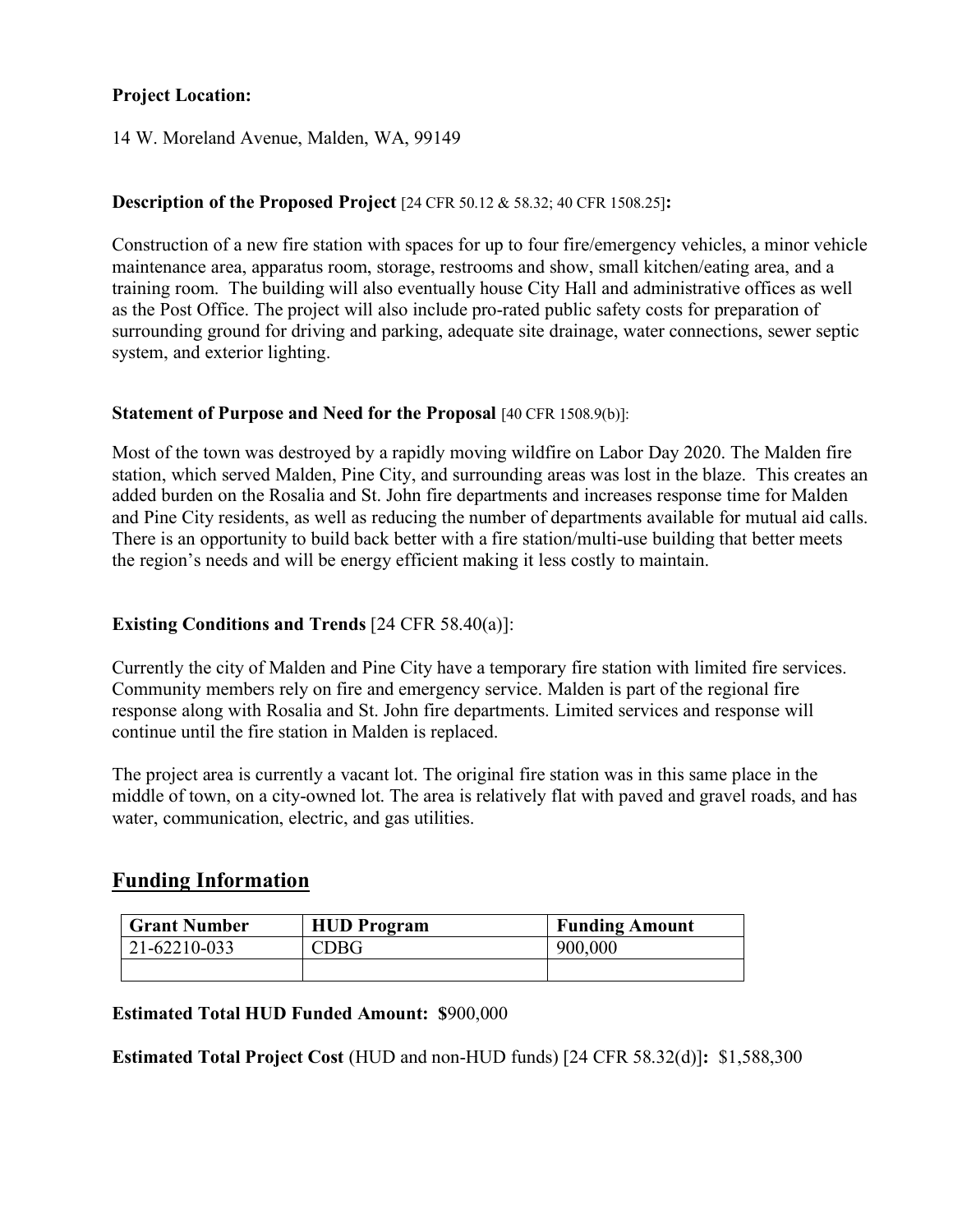# **Compliance with 24 CFR 50.4, 58.5, and 58.6 Laws and Authorities**

Record below the compliance or conformance determinations for each statute, executive order, or regulation. Provide credible, traceable, and supportive source documentation for each authority. Where applicable, complete the necessary reviews or consultations and obtain or note applicable permits of approvals. Clearly note citations, dates/names/titles of contacts, and page references. Attach additional documentation as appropriate.

| <b>Compliance Factors:</b><br>Statutes, Executive Orders,<br>and Regulations listed at 24<br>CFR §58.5 and §58.6                                                | Are formal<br>compliance<br>steps or<br>mitigation<br>required? | Compliance determinations                                                                                                                                                                                                                                                                               |  |
|-----------------------------------------------------------------------------------------------------------------------------------------------------------------|-----------------------------------------------------------------|---------------------------------------------------------------------------------------------------------------------------------------------------------------------------------------------------------------------------------------------------------------------------------------------------------|--|
| and 58.6                                                                                                                                                        |                                                                 | STATUTES, EXECUTIVE ORDERS, AND REGULATIONS LISTED AT 24 CFR 50.4                                                                                                                                                                                                                                       |  |
| <b>Airport Hazards</b><br>24 CFR Part 51 Subpart D                                                                                                              | N <sub>0</sub><br>Yes<br>$\boxtimes$                            | The project location is $>15,000$ feet of a<br>military airport (30 miles from Fairchild<br>AFB) and $> 2,500$ feet of a civilian airport<br>(Rosalia). See airport hazards map and<br>worksheet.                                                                                                       |  |
| <b>Coastal Barrier Resources</b><br>Coastal Barrier Resources Act, as<br>amended by the Coastal Barrier<br>Improvement Act of 1990 [16<br><b>USC 35011</b>      | N <sub>0</sub><br>Yes<br>$\boxtimes$                            | There are no costal barrier resources in<br>Washington, therefore, the Act does not<br>apply.                                                                                                                                                                                                           |  |
| <b>Flood Insurance</b><br>Flood Disaster Protection Act of<br>1973 and National Flood<br>Insurance Reform Act of 1994<br>[42 USC 4001-4128 and 42 USC<br>5154a] | N <sub>0</sub><br>Yes<br>$\boxtimes$                            | Section 58.6 requires compliance with the Flood<br>Disaster Protection Act. However, under 24<br>CFR 55.1 (b)(1) the prohibitions are not<br>applicable to HUD financial assistance under the<br>State-administered CDBG Program (24 CFR part<br>570, subpart I). Therefore, the Act does not<br>apply. |  |
| STATUTES, EXECUTIVE ORDERS, AND REGULATIONS LISTED AT 24 CFR 50.4<br>& 58.5                                                                                     |                                                                 |                                                                                                                                                                                                                                                                                                         |  |
| <b>Clean Air</b><br>Clean Air Act, as amended,<br>particularly section 176(c) & (d);<br>40 CFR Parts 6, 51, 93                                                  | Yes<br>N <sub>0</sub><br>$\boxtimes$                            | The project site is in an attainment area for<br>all NAAQS. See "Clean Air" section in<br>environmental documentation.                                                                                                                                                                                  |  |
| <b>Coastal Zone Management</b><br>Coastal Zone Management Act,<br>sections $307(c)$ & (d)                                                                       | Yes<br>N <sub>0</sub><br>$\boxtimes$                            | Concurrence from Dept. of Ecology for<br>Coastal Zone Management is no longer<br>required under a Part 58 or Part 50<br>Environmental Review in Washington State.<br>However, at the time of project<br>development, the activity may trigger review<br>if it falls under other parts of the CZMA       |  |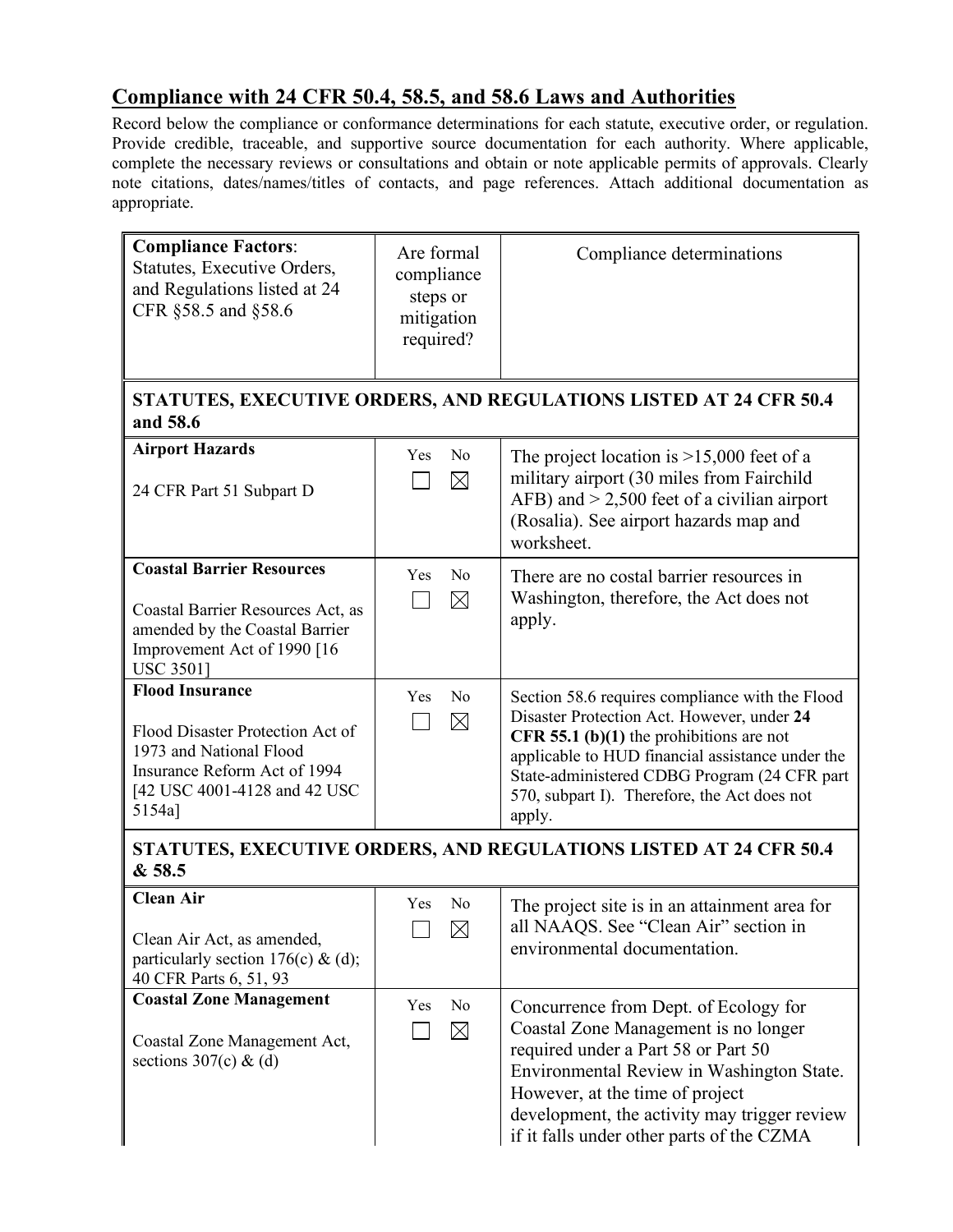|                                                                                                                                        |                                      | regulations for federal agency activities<br>(Title 15 CFR Part 930, subpart C), or<br>consistency for activities requiring a federal<br>license or permit (Title 15 CFR Part 930,<br>Subpart D) and will be subject to all<br>enforceable policies of the Coastal Zone<br>Management Program. It is during the local<br>permitting process that a project might be<br>subject to CZM and further review by the<br>Dept of Ecology. |
|----------------------------------------------------------------------------------------------------------------------------------------|--------------------------------------|-------------------------------------------------------------------------------------------------------------------------------------------------------------------------------------------------------------------------------------------------------------------------------------------------------------------------------------------------------------------------------------------------------------------------------------|
| <b>Contamination and Toxic</b><br><b>Substances</b><br>24 CFR Part 50.3(i) & 58.5(i)(2)                                                | N <sub>0</sub><br>Yes<br>$\boxtimes$ | An environmental assessment was<br>performed. No historical or current evidence<br>of environmental contamination was found.<br>See Site Assessment Report in NEPA<br>documentation.                                                                                                                                                                                                                                                |
| <b>Endangered Species</b><br>Endangered Species Act of 1973,<br>particularly section 7; 50 CFR<br>Part 402                             | N <sub>0</sub><br>Yes<br>$\times$    | Not likely to affect was determined based on<br>no critical habitat on or near the site, site<br>location and function, and FWS and NMFS<br>worksheet. FWS iPAC determinations<br>included in NEPA environmental<br>documentation.                                                                                                                                                                                                  |
| <b>Explosive and Flammable</b><br><b>Hazards</b><br>24 CFR Part 51 Subpart C                                                           | Yes<br>N <sub>0</sub><br>$\times$    | This project does not include development,<br>construction, rehabilitation that will increase<br>residential densities, or conversion. See<br>NEPA environmental documentation.                                                                                                                                                                                                                                                     |
| <b>Farmlands Protection</b><br>Farmland Protection Policy Act<br>of 1981, particularly sections<br>1504(b) and 1541; 7 CFR Part<br>658 | Yes<br>N <sub>0</sub><br>$\boxtimes$ | This project does include new construction;<br>however, it is replacing an existing fire<br>station that was destroyed in a wildfire. The<br>soil is eligible for Prime Farmland, however<br>the use and location make the site less<br>desirable and functional for farming. The<br>property is owned by the City of Malden.<br>See in NEPA documentation.                                                                         |
| <b>Floodplain Management</b><br>Executive Order 11988,<br>particularly section $2(a)$ ; 24 CFR<br>Part 55                              | Yes<br>N <sub>0</sub><br>$\times$    | This project is not within a Special Flood<br>Hazard Area. A map is included with the<br>worksheet in NEPA environmental<br>documentation.                                                                                                                                                                                                                                                                                          |
| <b>Historic Preservation</b><br>National Historic Preservation<br>Act of 1966, particularly sections<br>106 and 110; 36 CFR Part 800   | N <sub>0</sub><br>Yes<br>$\boxtimes$ | A cultural resources study was conducted at<br>the site and it was determined the site was<br>not eligible for NRHP listing. See NEPA<br>environmental documentation.                                                                                                                                                                                                                                                               |
| <b>Noise Abatement and Control</b><br>Noise Control Act of 1972, as<br>amended by the Quiet                                            | Yes<br>N <sub>0</sub><br>$\boxtimes$ | This project does not include any residential<br>buildings. There are no overnight                                                                                                                                                                                                                                                                                                                                                  |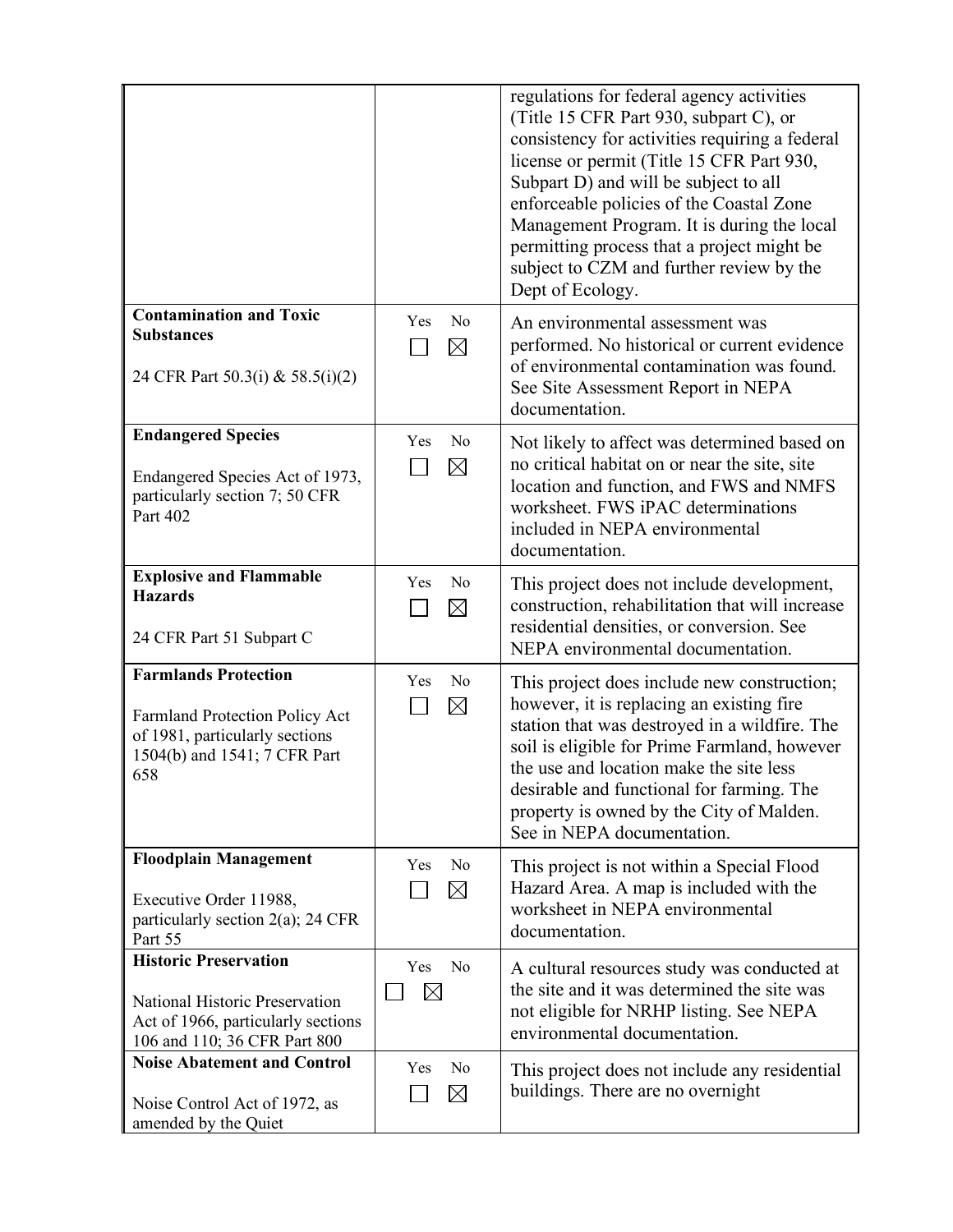| Communities Act of 1978; 24<br>CFR Part 51 Subpart B                                                                            |                                      | accommodations, nor is the facility designed<br>for any residential activity.                                                                                                                                                                                                                                                                                                                                                                                      |  |
|---------------------------------------------------------------------------------------------------------------------------------|--------------------------------------|--------------------------------------------------------------------------------------------------------------------------------------------------------------------------------------------------------------------------------------------------------------------------------------------------------------------------------------------------------------------------------------------------------------------------------------------------------------------|--|
| <b>Sole Source Aquifers</b><br>Safe Drinking Water Act of 1974,<br>as amended, particularly section<br>1424(e); 40 CFR Part 149 | N <sub>0</sub><br>Yes<br>$\times$    | The project is 12 miles from the closest sole<br>source aquifer (Rathdrum). See NEPA<br>environmental documentation.                                                                                                                                                                                                                                                                                                                                               |  |
| <b>Wetlands Protection</b><br>Executive Order 11990,<br>particularly sections 2 and 5                                           | No<br>Yes<br>$\boxtimes$             | The project does not impact an on- or off-<br>site wetland. There are no wetlands on or<br>near the site, stormwater will not discharge<br>to wetlands. See NEPA environmental<br>documentation                                                                                                                                                                                                                                                                    |  |
| <b>Wild and Scenic Rivers</b><br>Wild and Scenic Rivers Act of<br>1968, particularly section 7(b)<br>and $(c)$                  | N <sub>0</sub><br>Yes<br>$\boxtimes$ | The project is not within a designated Wild,<br>Scenic River. See NEPA environmental<br>documentation                                                                                                                                                                                                                                                                                                                                                              |  |
| <b>ENVIRONMENTAL JUSTICE</b>                                                                                                    |                                      |                                                                                                                                                                                                                                                                                                                                                                                                                                                                    |  |
| <b>Environmental Justice</b><br><b>Executive Order 12898</b>                                                                    | Yes<br>$\rm No$<br>$\times$          | The site and surrounding neighborhood does<br>not suffer from adverse environmental<br>conditions and this project will not create an<br>adverse or disproportionate environmental<br>impact or aggravate an existing impact. This<br>project will restore fire service to the<br>surrounding community. The project<br>replaces a formerly existing fire station that<br>burned down in a wildfire. See<br>environmental justice report in NEPA<br>documentation. |  |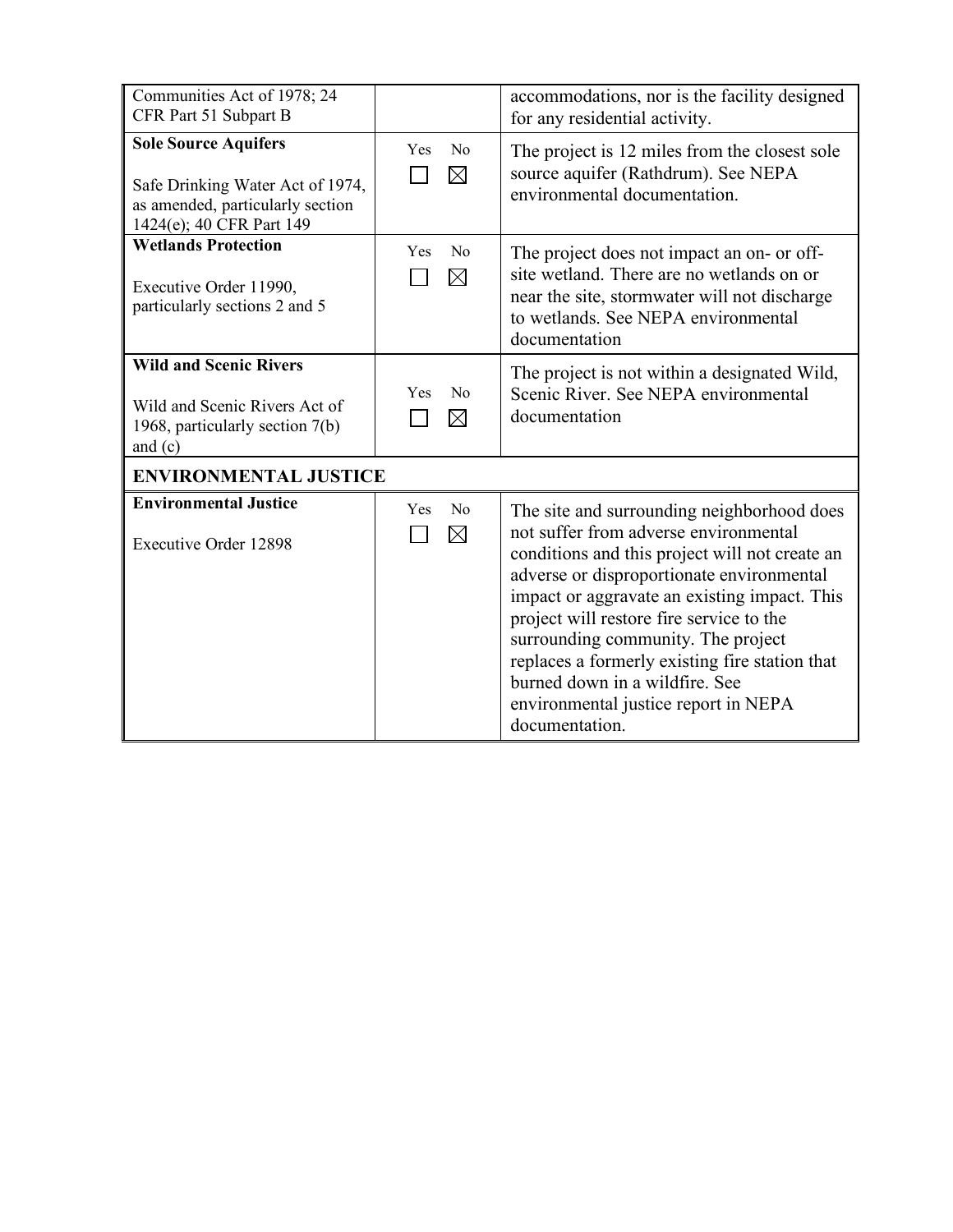**Environmental Assessment Factors** [24 CFR 58.40; Ref. 40 CFR 1508.8 &1508.27] Recorded below is the qualitative and quantitative significance of the effects of the proposal on the character, features and resources of the project area. Each factor has been evaluated and documented, as appropriate and in proportion to its relevance to the proposed action. Verifiable source documentation has been provided and described in support of each determination, as appropriate. Credible, traceable and supportive source documentation for each authority has been provided. Where applicable, the necessary reviews or consultations have been completed and applicable permits of approvals have been obtained or noted. Citations, dates/names/titles of contacts, and page references are clear. Additional documentation is attached, as appropriate. **All conditions, attenuation or mitigation measures have been clearly identified.**

**Impact Codes**: Use an impact code from the following list to make the determination of impact for each factor.

- **(1)** Minor beneficial impact
- **(2)** No impact anticipated
- **(3)** Minor Adverse Impact May require mitigation

**(4)** Significant or potentially significant impact requiring avoidance or modification which may require an Environmental Impact Statement

| Environmental             | Impact         |                                                                       |
|---------------------------|----------------|-----------------------------------------------------------------------|
| <b>Assessment Factor</b>  | Code           | <b>Impact Evaluation</b>                                              |
| <b>LAND DEVELOPMENT</b>   |                |                                                                       |
| Conformance with          | $\overline{2}$ | This is an existing use for this property.                            |
| Plans / Compatible        |                |                                                                       |
| Land Use and Zoning       |                |                                                                       |
| / Scale and Urban         |                |                                                                       |
| Design                    |                |                                                                       |
| Soil Suitability/         |                | The project will not change the elevation or soils currently on site. |
| Slope/Erosion/            | 3              | This will increase hard surface as it includes additional paving      |
| Drainage/ Storm           |                | and the building will be slightly larger than the previous one. Area  |
| Water Runoff              |                | surrounding building location is undeveloped and available for        |
|                           |                | stormwater infiltration. Attention to grading and paving will be      |
|                           |                | necessary to direct stormwater runoff to areas for infiltration.      |
| Hazards and               | $\mathfrak{D}$ | During construction it is anticipated there will be noise during      |
| <b>Nuisances</b>          |                | business hours, typical of commercial construction, which is          |
| including Site Safety     |                | presently allowed in the city and county. After construction, this    |
| and Noise                 |                | project will improve the safety of the area with local fire and       |
|                           |                | emergency service. Fire station operations will conform to city       |
|                           |                | requirements.                                                         |
| <b>Energy Consumption</b> |                | The energy impacts should be improved from the previous fire          |
|                           |                | station as the new building will be built to new codes and            |
|                           |                | improved technology for HVAC                                          |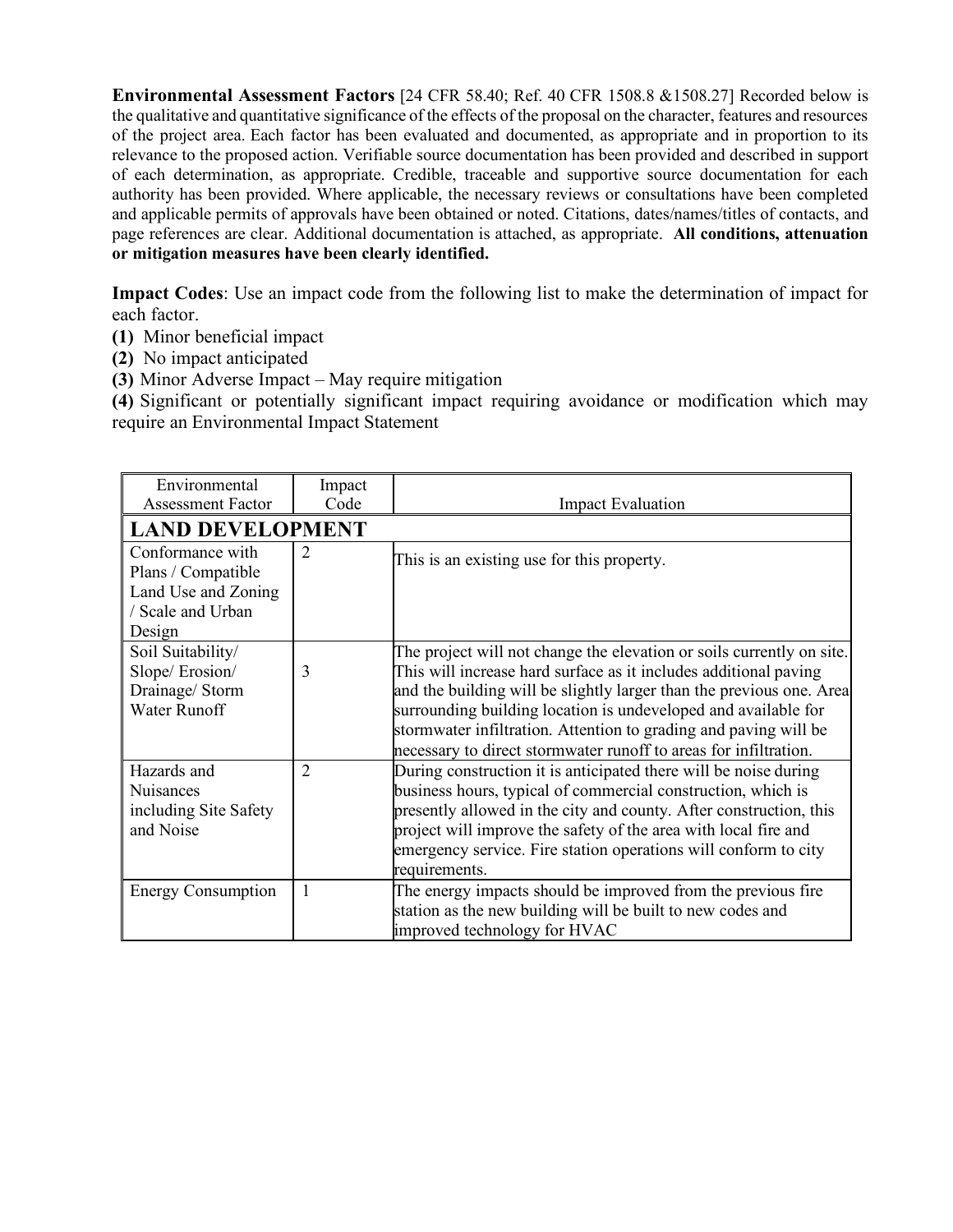| Environmental            | Impact |                                                             |  |
|--------------------------|--------|-------------------------------------------------------------|--|
| <b>Assessment Factor</b> | Code   | <b>Impact Evaluation</b>                                    |  |
| <b>SOCIOECONOMIC</b>     |        |                                                             |  |
| Employment and           |        | This project improves the fire service to the community and |  |
| <b>Income Patterns</b>   |        | a new building may encourage additional volunteer support   |  |
|                          |        | from the community.                                         |  |
| Demographic              |        | No impact is expected as the fire station will continue to  |  |
| Character Changes,       |        | operate as it has previously.                               |  |
| Displacement             |        |                                                             |  |

| Environmental              | Impact         |                                                                |
|----------------------------|----------------|----------------------------------------------------------------|
| <b>Assessment Factor</b>   | Code           | <b>Impact Evaluation</b>                                       |
|                            |                | <b>COMMUNITY FACILITIES AND SERVICES</b>                       |
| Educational and            | $\overline{2}$ | This fire station will improve fire services with a new        |
| <b>Cultural Facilities</b> |                | facility, storage for vehicles, and room for equipment and     |
|                            |                | training closer to the community.                              |
| Commercial                 | $\overline{2}$ | This project will not impact commercial facilities as this     |
| Facilities                 |                | project is a replacement of a previously existing fire station |
|                            |                | in the same location.                                          |
| Health Care and            | $\mathbf{1}$   | This project streamlines the fire department facility which    |
| <b>Social Services</b>     |                | should improve the response time when called providing a       |
|                            |                | benefit with respect to emergencies and social services.       |
| Solid Waste                | $\overline{2}$ | This project improves and replaces the previously existing     |
| Disposal / Recycling       |                | fire station in the same location. No impact to solid waste    |
|                            |                | disposal/recycling is expected.                                |
| Waste Water /              | $\overline{3}$ | Bathroom/shower facilities will be added to the new fire       |
| <b>Sanitary Sewers</b>     |                | station. The previous one did not have these facilities, so    |
|                            |                | there will be an added impact on the water/wastewater          |
|                            |                | system. Proper sizing for water and wastewater will be         |
|                            |                | necessary during construction design.                          |
| <b>Water Supply</b>        | 3              | No water service to the old fire station existed. This will be |
|                            |                | an addition to the existing water system, however the          |
|                            |                | building will not have any residential amenities, so water     |
|                            |                | usage in the area will increase, but only when occupied,       |
|                            |                | which will be occasional usage.                                |
| Public Safety -            | 1              | This project replaces an aging fire station that was destroyed |
| Police, Fire and           |                | in a wildfire. Rebuilding the fire station will improve        |
| <b>Emergency Medical</b>   |                | response time and facilitate training to improve services      |
| Parks, Open Space          | $\overline{2}$ | This project does not affect parks, open space or recreation.  |
| and Recreation             |                | The fire station will be rebuilt in the same location.         |
|                            |                |                                                                |
| Transportation and         | $\mathbf{1}$   | There are no changes in transportation and accessibility       |
| Accessibility              |                | although a new building design will improve accessibility      |
|                            |                | and will improve emergency transportation.                     |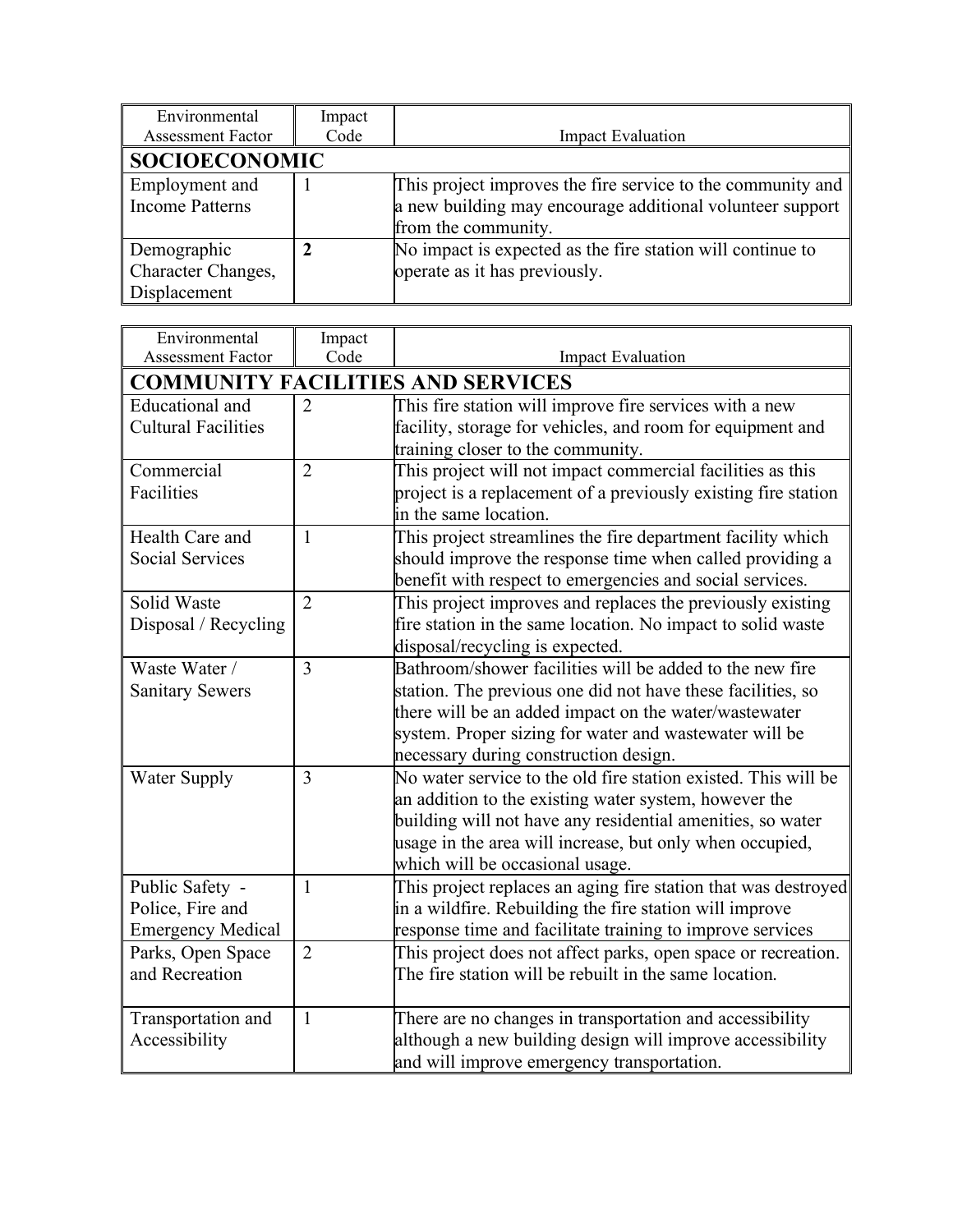| Environmental            | Impact |                                                                                                                                                                                                                                                                                                  |  |
|--------------------------|--------|--------------------------------------------------------------------------------------------------------------------------------------------------------------------------------------------------------------------------------------------------------------------------------------------------|--|
| <b>Assessment Factor</b> | Code   | <b>Impact Evaluation</b>                                                                                                                                                                                                                                                                         |  |
| <b>NATURAL FEATURES</b>  |        |                                                                                                                                                                                                                                                                                                  |  |
| Unique Natural           | 2      | There is no impact to unique natural features or water                                                                                                                                                                                                                                           |  |
| Features,                |        | resources as this project will rebuild the fire station in the                                                                                                                                                                                                                                   |  |
| <b>Water Resources</b>   |        | same location.                                                                                                                                                                                                                                                                                   |  |
| Vegetation, Wildlife     | 2      | There is no impact to vegetation and wildlife as this project<br>will rebuild the fire station in the same location. Some trees<br>will have to be removed to accommodate sizing<br>requirements for turnaround and vehicles, as well as<br>reducing tree hazards from damage from the wildfire. |  |
| <b>Other Factors</b>     |        |                                                                                                                                                                                                                                                                                                  |  |

# **Additional Studies Performed**:

Washington SEPA, Cultural Resources Study for project location, septic capacity calculations

**Field Inspection** (Date and completed by)**:** Jenni Light, 4/15/2022, TD&H Engineering

#### **List of Sources, Agencies and Persons Consulted** [40 CFR 1508.9(b)]**:**

Dan Harwood, Mayor Malden

Bob Law, long-time resident of Malden

EDR review of historical documentation and regulatory databases. This includes Washington State Department of Ecology records, WA Department of Health, EPA, NOAA, Washington Fish & Wildlife

WA SEPA review process

Chris Skidmore, Whitman County Environmental Heath

**List of Permits Obtained:** permits that **will be** applied for include:

NPDES general stormwater for new construction Building permit from Whitman County & Town of Malden Septic approval Whitman County

#### **Public Outreach** [24 CFR 50.23 & 58.43]**:**

Notice in local newspaper (Whitman County Gazette) advertising public hearing 5/6/2021 and 5/13/2021; Public meeting discussing potential CBDG grant activities held 5/20/2021. The town has an assigned building committee that met and discussed this on 4/14/2022 and 4/21/2022 as well as discussing it during the town council meeting held on 4/26/2022. All meetings are open to the public. Notice of findings to be published in local newspaper 5/19/2022.

#### **Cumulative Impact Analysis** [24 CFR 58.32]**:**

Cumulative impacts for this project consider the design and construction of the fire station. The cumulative impacts include short-term ground disturbance, noise, and dust during construction. After the building is constructed, long-term impacts may be seen as activities may increase around the area and become more concentrated as the building is used by both fire and administrative people in addition to volunteer firefighters. This could mean additional traffic and activity around the building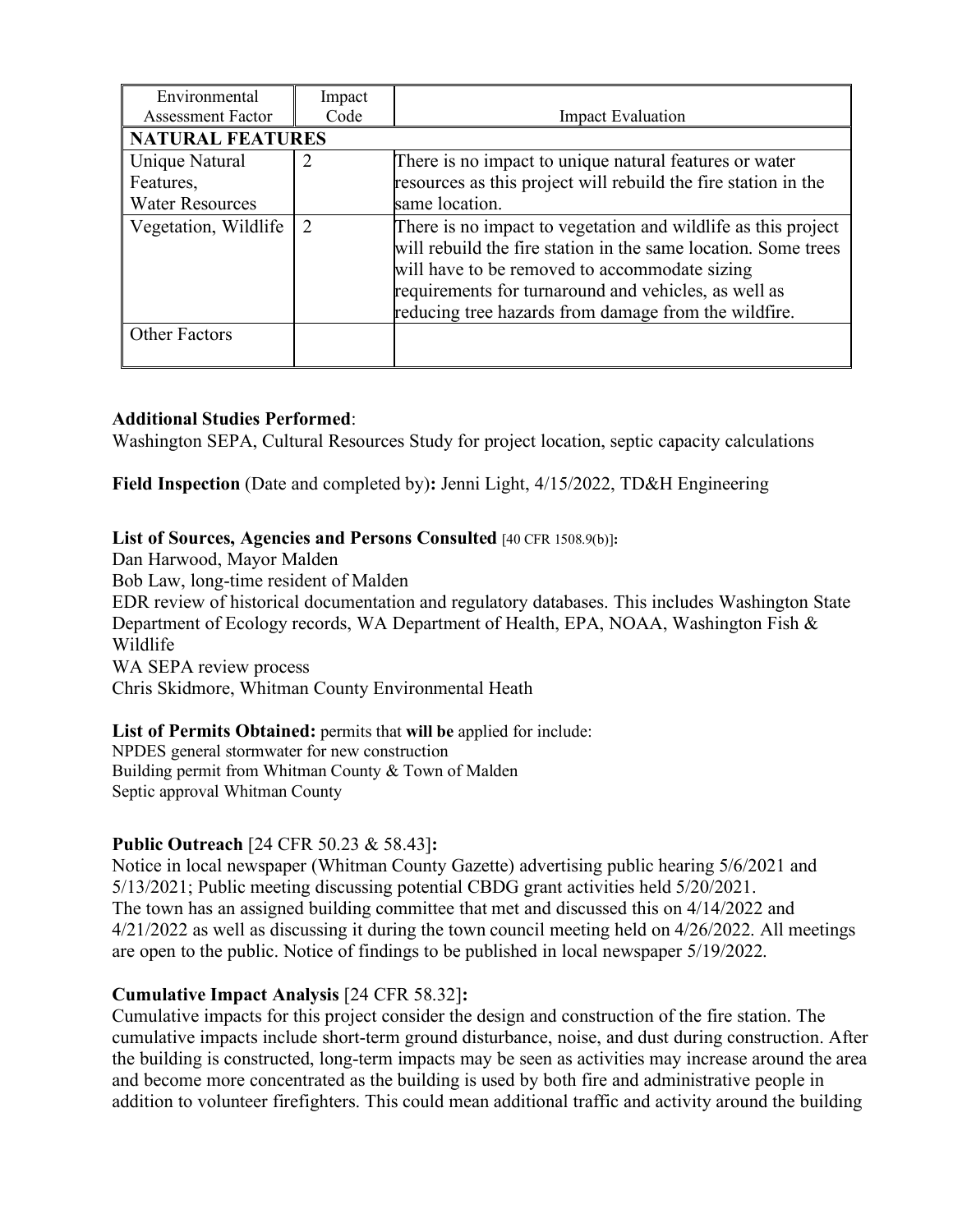and vicinity. There will be additional noise when fire alarms and sirens are used during emergency calls that can disturb neighbors and wildlife.

There will be impacts to stormwater, water and wastewater. The building will increase the impervious area slightly more than the previous fire station. Grading and attention to drainage patterns will be necessary to ensure stormwater infiltration to nearby areas. The city has the capacity to increase water usage as there are only two non-residential connections out of a total of 65 connections. This connection would add one more non-residential connection. There appears to be at least two groundwater wells available, one with ~150 gallon per minute capacity. There may be additional traffic impacts as the building is used for additional administrative activities. However, these impacts should be minimal as the total population is approximately 215 full time residents, the city area is approximately 480 acres, with the main part of town covering approximately 200 acres.

# **Alternatives** [24 CFR 58.40(e); 40 CFR 1508.9]

# **No Action Alternative** [24 CFR 58.40(e)]:

The community would continue to require fire service from Rosalia and St. John, resulting in delayed response and additional burdens for those fire stations. The combined response available will continue to be reduced if the fire station is not restored.

#### **Summary of Findings and Conclusions:**

There will be no significant impacts due to this project.

The project site has historically had a fire station located on it that operated from 1998 to 2020 when it was destroyed in a wildfire that also devastated the town of Malden.

A thorough evaluation of environmental impacts per HUD, Washington Department of Environmental Quality guidance, and SEPA indicate there will be some temporary environmental impacts of increased dust, noise, and wildlife disturbance during construction from construction activities. After construction and throughout the life of the project, the environmental impacts will be like those of the previous fire station, except for energy impacts, which will be reduced due to improved HVAC and construction materials. Additional societal and environmental benefits are gained by replacing the fire station reducing the dependence on nearby fire services and improving response times for Malden and Pine City communities. Additionally, the fire station adds additional resources to regional fire protection services.

# **Mitigation Measures and Conditions [40 CFR 1505.2(c)]**

Summarize below all mitigation measures adopted by the Responsible Entity to reduce, avoid, or eliminate adverse environmental impacts and to avoid non-compliance or non-conformance with the above-listed authorities and factors. These measures/conditions must be incorporated into project contracts, development agreements, and other relevant documents. The staff responsible for implementing and monitoring mitigation measures should be clearly identified in the mitigation plan.

No mitigation measures are necessary for this project.

# **Determination:**

**Example 3 Finding of No Significant Impact**  $[24 \text{ CFR } 58.40 \text{(g)}(1); 40 \text{ CFR } 1508.27]$ The project will not result in a significant impact on the quality of the human environment.